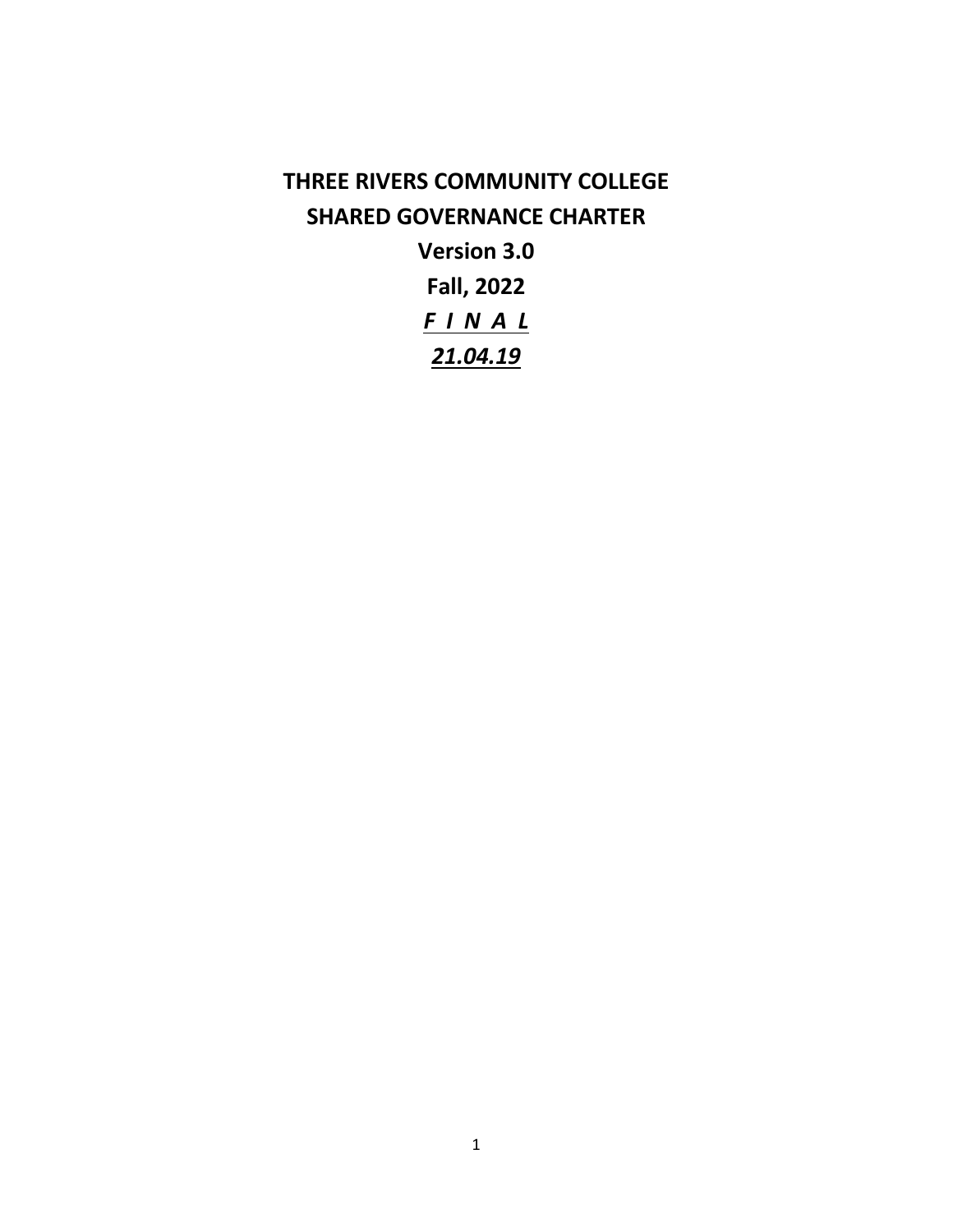## Article I. GENERAL STRUCTURE.

Section 1.01 Name. The shared governance system at the State of Connecticut Community College Three Rivers Campus is governed by the provisions of this Governance Charter.

Section 1.02 Campus CEO. The Campus Chief Executive Officer bears final authority and responsibility for all campus-level decisions. Section 1.03 Cabinet. The "Cabinet" is the advisory team that leads and coordinates the administrative day-to-day operation of the college in support of the campus's mission as an educational institution. Section 1.04 Campus Senate. The Campus Senate is the elective representative body of faculty and staff which acts as a forum for discussion of policies and making recommendations as provided herein. The Campus Senate addresses educational issues at the campus level, making proposals and/or recommendations to the Campus CEO, Curriculum Congress and/or Connecticut State Community College Senate, as warranted.

Section 1.05 Councils. There shall be two (2) Councils:

- (a) Faculty Council. The Faculty Council consists of all campus faculty members.
- (b) Staff Council. The Staff Council consists of all campus staff members.

Section 1.06 Senate Representation on Cabinet. The President of the Campus Senate serves as a voting member of any regular/emergency meeting of the Cabinet convened by the Campus CEO or his/her authorized representative. The Campus Senate Vice President and Secretary may participate in a non-voting ex-officio capacity.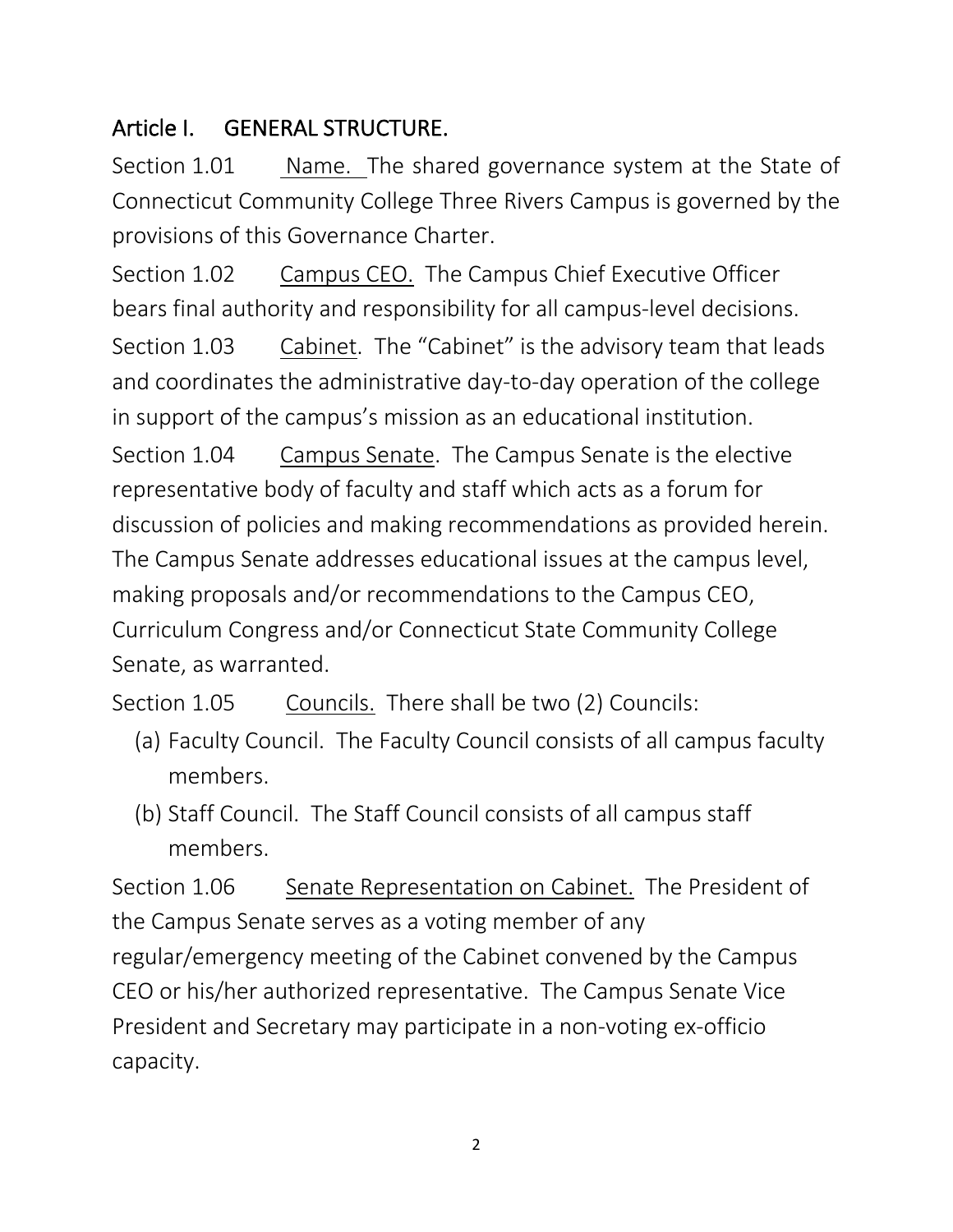Section 1.07 Student Government Representation on Cabinet. The President of the Student Government may attend in a non-voting exofficio capacity.

Section 1.08 Caucuses. Each Caucus shall be comprised of the voting members of each respective Administrative Department and/or Academic Department/Learning Discipline. Until the Fall, 2023, Department Meetings as currently structured shall serve as Caucus meetings. However, conditioned upon and in the event the One College initiative does not encompass campus level department, program, discipline or similar meetings, then beginning with the implementation of the One College initiative each non-at-large staff and faculty voting member of the Senate shall convene a Caucus not less often than monthly with their voting constituency.

## Article II. CAMPUS SENATE

Section 2.01 Advisory Status. The Campus Senate is advisory to the CSCC Senate, Curriculum Congress, Program/Learning Discipline Groups and the Campus CEO.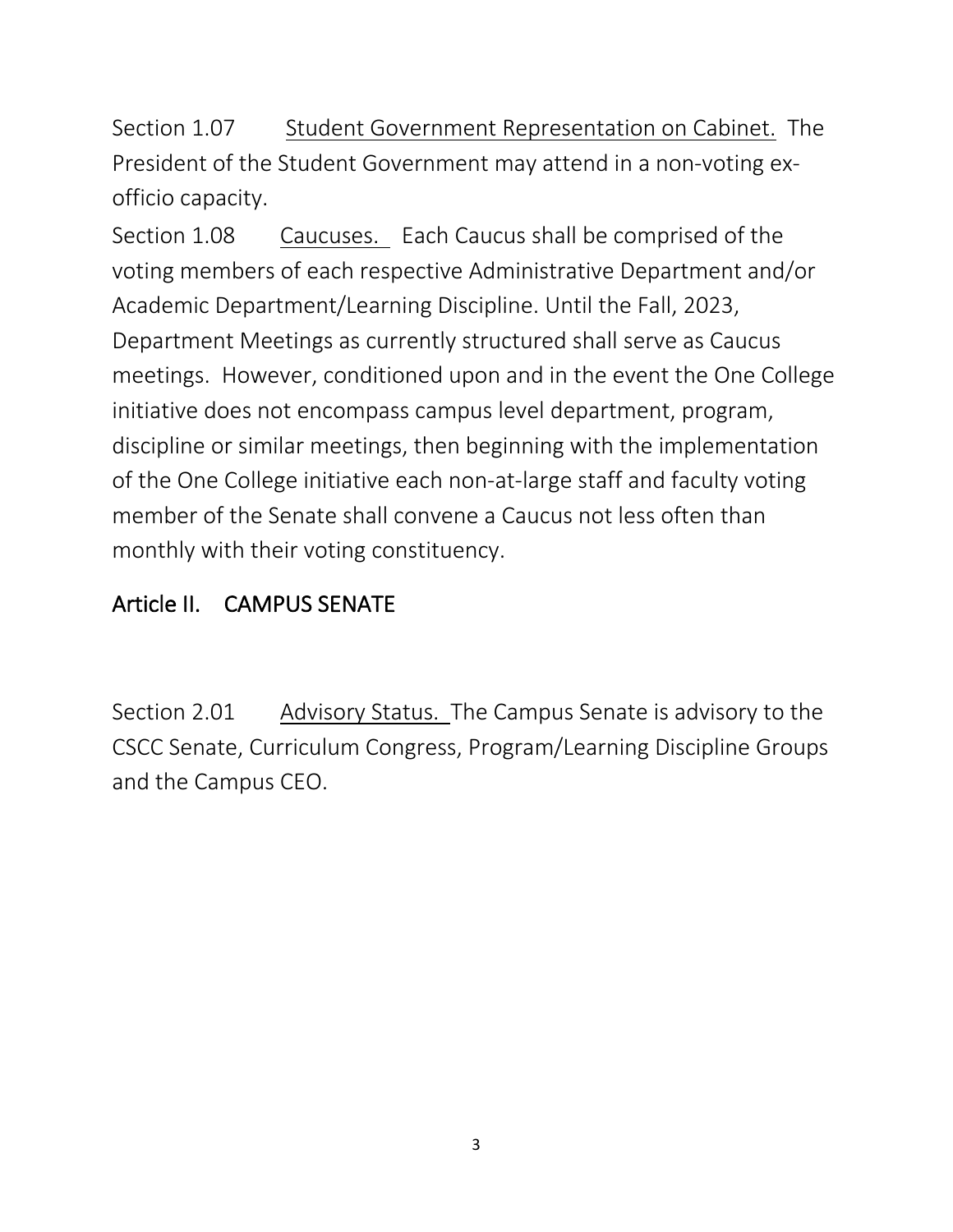- (a) Composition. The Campus Senate consists of the following representatives:
	- *(i) Beginning Fall semester, 2022, one (1) full-time tenure track faculty member drawn from and elected by majority vote of those eligible to vote from those members of each of the following departments:*
		- 1) Business and Technology
		- 2) Nursing and Allied Health
		- 3) Humanities and Social Sciences
		- 4) Math and Science
		- 5) English and Communication
		- 6) At-large Faculty representative elected by a majority of those voting of all full-time tenure track faculty
- *(ii) Conditioned upon implementation of the One College initiative, department members shall be replaced with one (1) full-time tenure track faculty member drawn from and elected by majority vote of those eligible to vote from those members of each of the respective Learning Disciplines (or as otherwise determined consistent with Connecticut State Community College policy):*
	- 1) Business and Hospitality (Business, Culinary Arts & Hospitality)
	- 2) Health Careers (Nursing and other Allied Health courses)
	- 3) Humanities and Creative Arts (English, Communications, Foreign Language, ESL, Philosophy, Photography, Music, Graphic Design, Digital Arts and Theater)
	- 4) Manufacturing and Industry (Manufacturing, Construction Management and other trades management)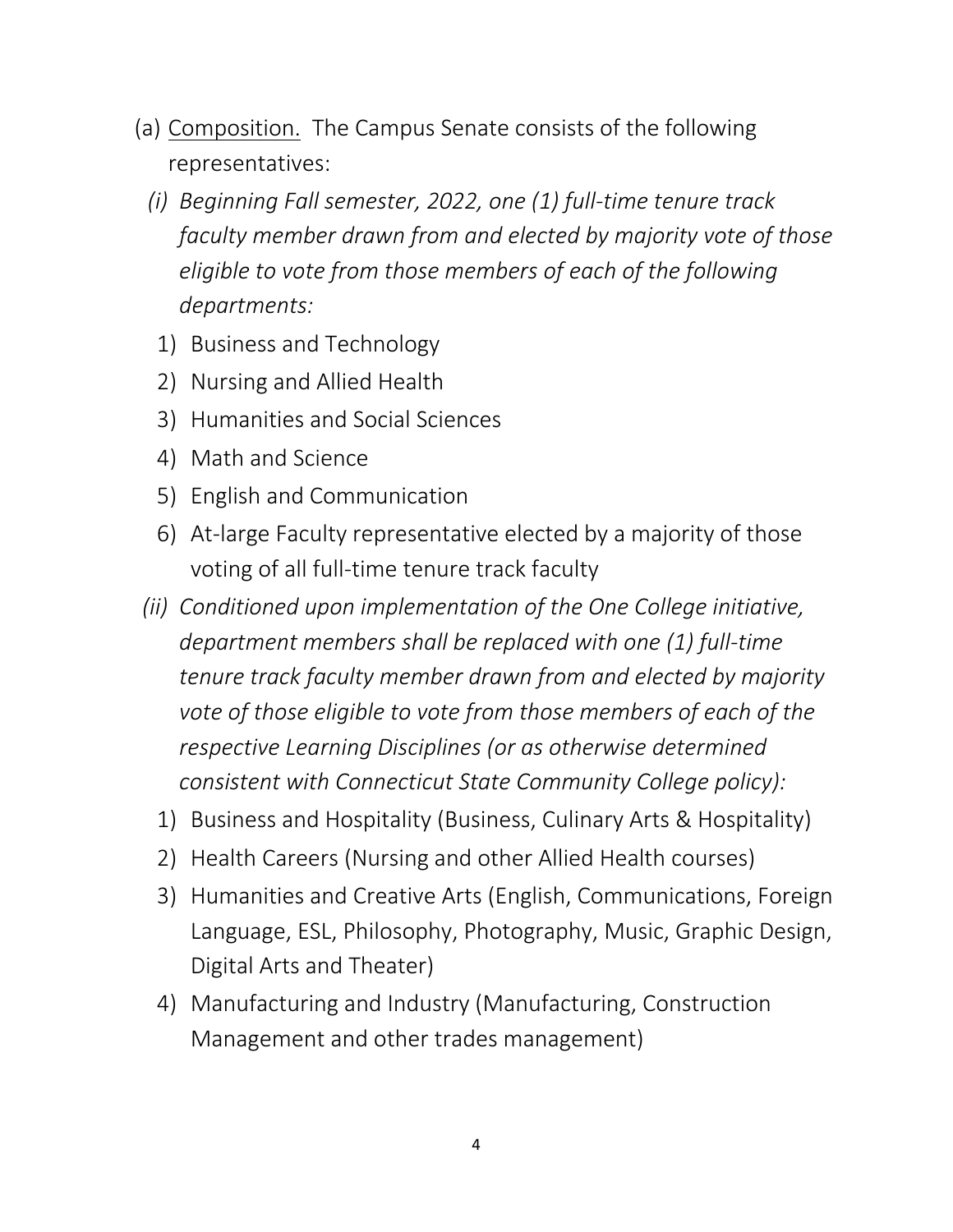- 5) Science, Technology, Engineering and Math (Biology, Math, Physics, Chemistry, Computer Science, Computer Technology, Astronomy, Environmental Science and Geology)
- 6) Social and Behavioral Sciences (Psychology, Anthropology, Economics, Geography, Political Science, History, Sociology, Human Services and Criminal Justice)
- 7) At-large Faculty representative elected by a majority of those voting of all full-time tenure track faculty
- *(iii) One (1) permanent non-managerial full-time staff member drawn from and elected by majority vote by those eligible to vote from members in the Staff Council of each of the following administrative functions:*
	- 1) Finance and Administrative Services
	- 2) Facilities
	- 3) Enrollment management
	- 4) Library Services and all other members of the Staff Council not otherwise represented by subsections 1-3.
	- 5) One at-large Staff representative elected by a majority of those voting of all on-campus staff.
- *(iv) One (1) member from the Student Government*
- *(v) Two (2) managerial representatives appointed by the Campus CEO and the Chair of the Campus Educational Content Committee with each serving in a non-voting ex-officio capacity.*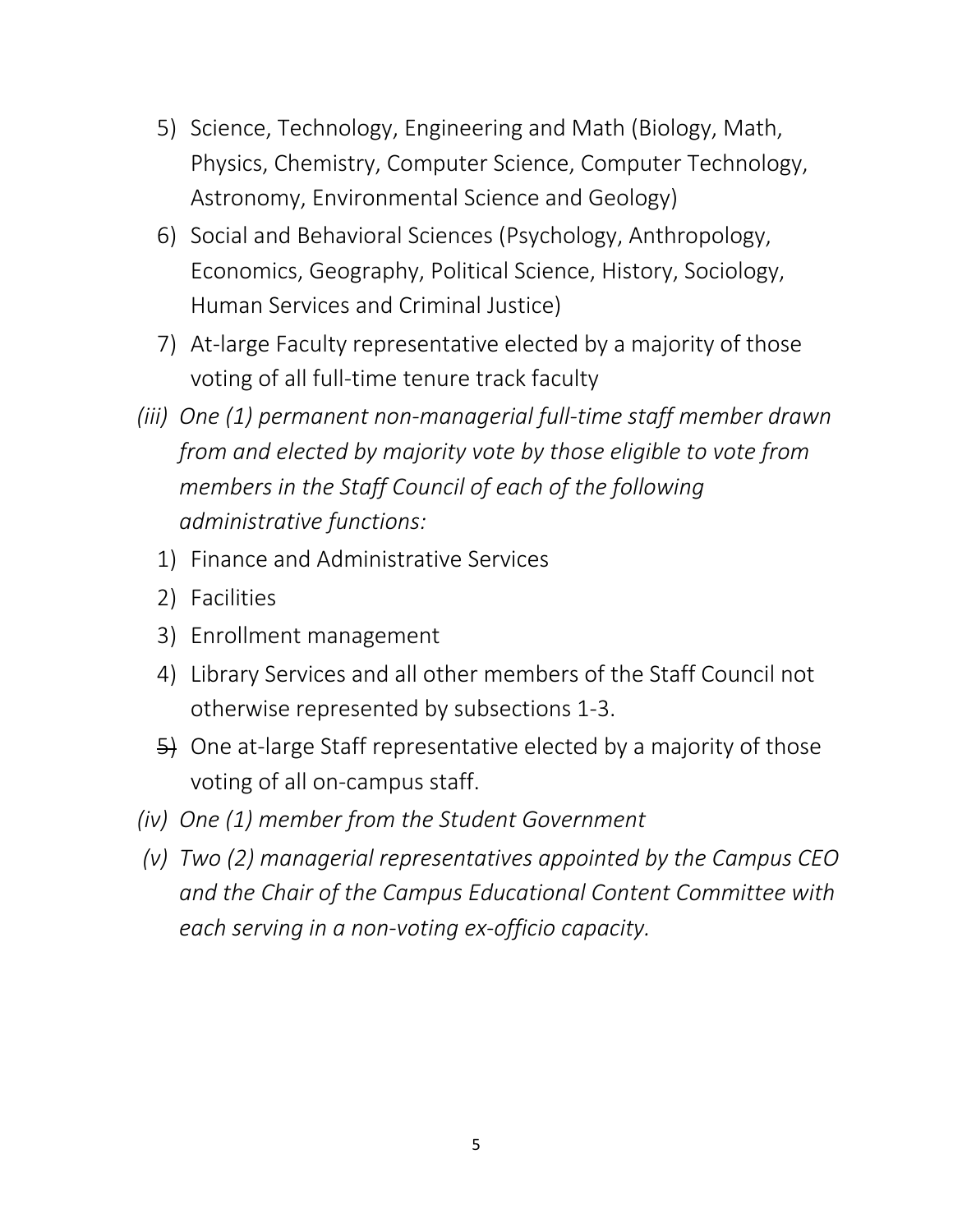#### Section 2.02 Nominations.

- (a) Any full-time tenure track faculty member may seek election to a faculty seat in the Campus Senate.
- (b) Any full-time non-managerial staff member may seek election to a staff seat in the Campus Senate.
- (c) Any person eligible to serve in the Campus Senate may selfnominate.
- (d) Any eligible voter may nominate any other eligible voter, but only with the express permission of the person nominated.
- (e) Nominations must be received by the Election Committee not earlier than March 1 nor later than March 31 for that academic year's general election.

#### Section 2.03 Eligible Voters

- (a) Full-time tenure track faculty members on the date(s) the election is held may vote in the election of faculty seats in the Campus Senate.
- (b) Full-time non-managerial staff members on the date(s) the election is held may vote in the election of staff seats in the Campus Senate.

#### Section 2.04 General Election

- (a) Campus Senate elections are held in May of each academic year for terms beginning with the Fall semester of the next following academic year.
- (b) Voting in the May general election of the Campus Senate is by secret ballot.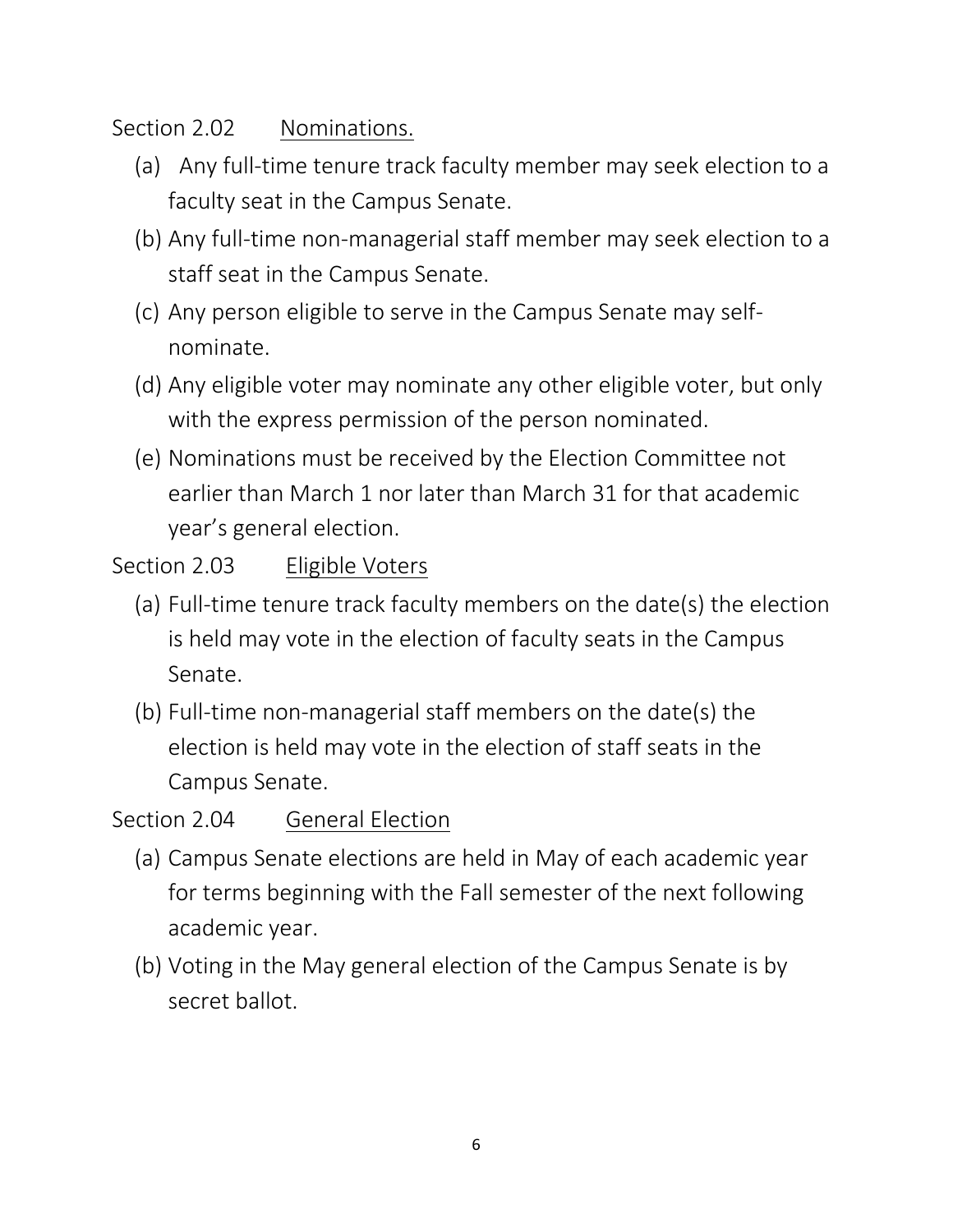### Section 2.05 Election Committee

- (a) An ad hoc Election Committee is appointed by the Campus Senate in January of each academic year to oversee the May general elections.
- (b) No candidate for a Congress seat may serve on the ad hoc Election Committee.
- (c) For the first general election held under this Governance Charter the ad hoc Election Committee is created by the current College Congress and is drawn exclusively from the pools of eligible voters as defined in this Governance Charter.

### Section 2.06 Terms, Vacancies and Removal

- (a) Members of the Campus Senate serve a term of two (2) consecutive academic years.
- (b) No person on the Campus Senate may serve more than two (2) consecutive terms.
- (c) There is no limit to the number of non-consecutive terms a person may serve.
- (d) In the event the general election process fails to fill all available Campus Senate seats, the College CEO fills the vacancies by appointment with each appointee drawn from the population to be represented.
- $\left\{ \frac{1}{2} \right\}$  Seats open for election and whether to be a one (1) or two (2) year term are decided by the Campus Senate or College Congress, as applicable. Service on the College Congress under the former Governance Charter counts and carries forward toward the term limits set forth in this Governance Charter.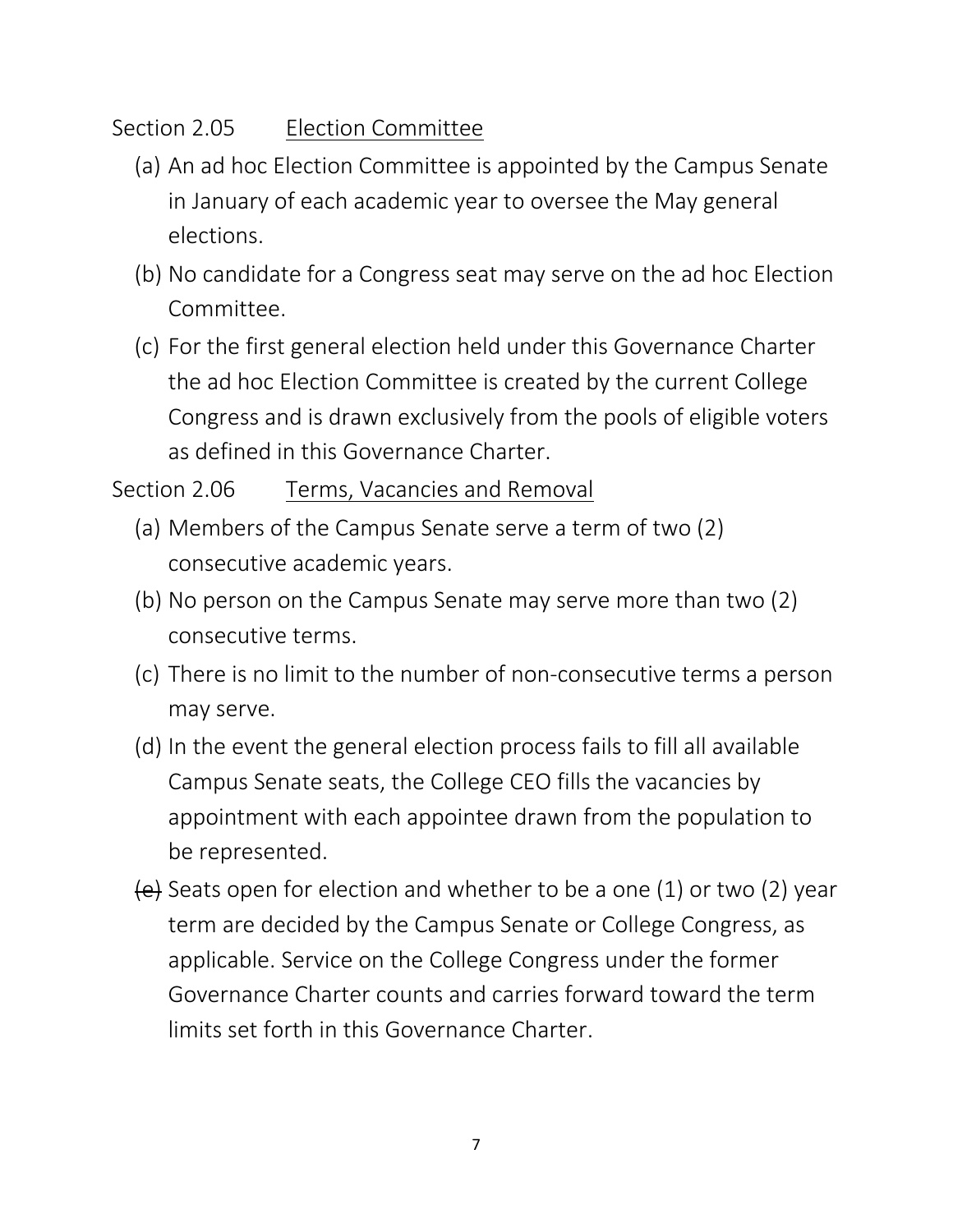- (f) Upon a majority vote of those represented, any Campus Senate representative may be removed from office at any time and for any reason.
- (g) Upon a two-thirds or more majority vote of the Campus Senate voting representatives, a representative may be removed from office at any time for just cause shown.

#### Section 2.07 Meetings

- (a) The Campus Senate meets monthly throughout the academic year and otherwise as needed.
- (b) A quorum of a majority voting members of the Campus Senate being present. A quorum count may include the Campus Senate President.
- (c) A special meeting of the Campus Senate may be convened by any of the following:
	- *(i) College CEO*
- *(ii) Campus Senate President*
- *(iii) Advance approval of not less than a majority of Campus Senate representatives eligible to vote.*
- (d) Campus Senate meetings are chaired by the Campus Senate President (or Vice-President in the President's absence) who acts as a non-voting member of the Senate except that once a vote is tallied and the proposal received one vote short of a majority, he/she may, at his/her sole discretion, cast a deciding vote.
- (e) Meetings are conducted consistent with the principles and practices of Roberts Rules of Order then in effect except that in the event of a conflict with this Governance Charter the Charter prevails.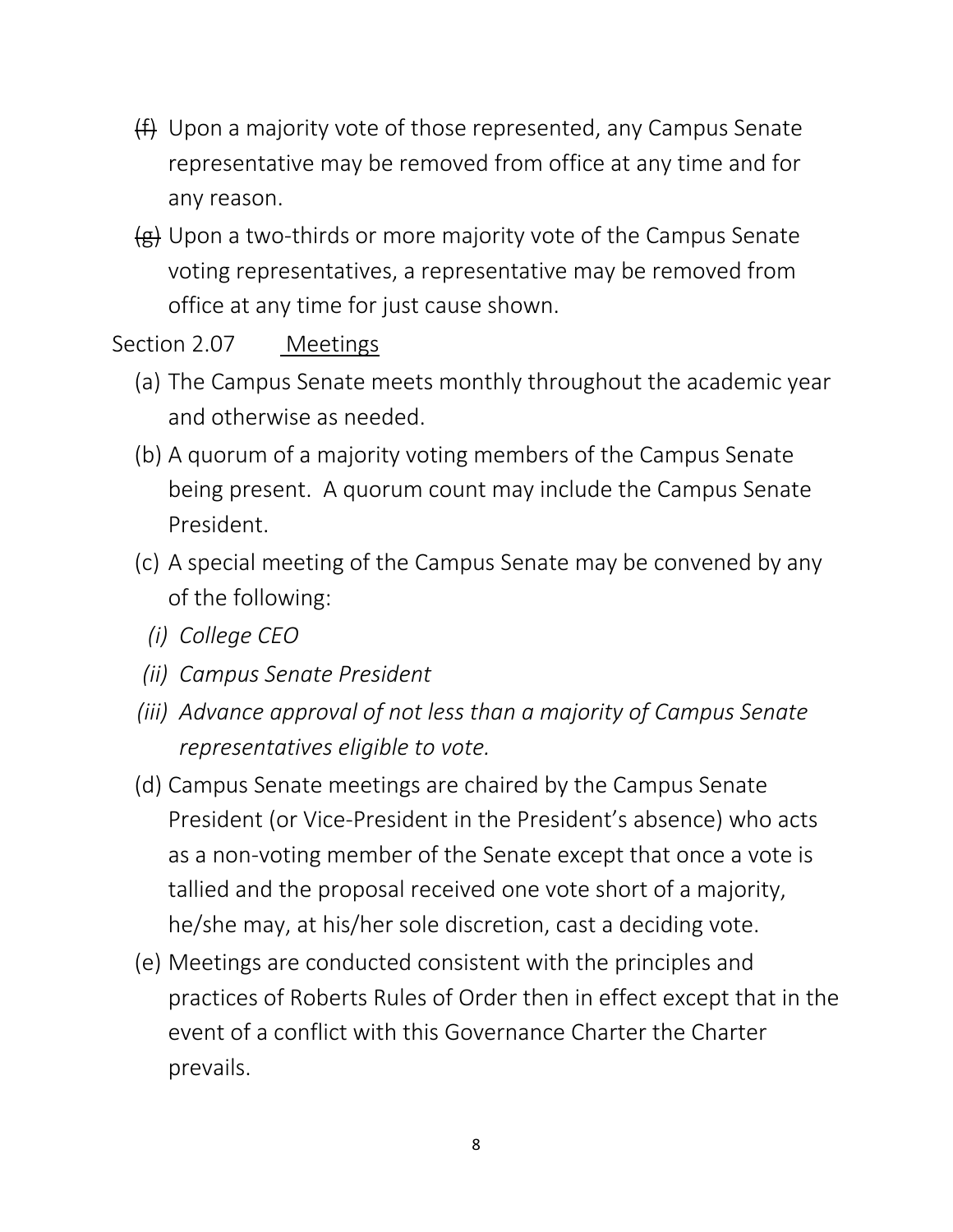- (f) The Campus Senate Vice President interprets Roberts Rules of Order and this Governance Charter with his/her decision being final and binding on all parties.
- (g) A meeting agenda is made available by the Congress Secretary to the campus community not less than three (3) calendar days before a regular Campus Senate meeting; and as practicable before any special meeting of the Senate.
- (h) Detailed summary minutes of each meeting of the Campus Senate are kept by the Secretary (or his/her designee) and made available to the campus community in a timely fashion.

## Section 2.08 Campus Senate Officers

- (a) As soon as practicable after completion of the General Election each academic year the newly elected Campus Senate meets and elects a President, Vice-President and Secretary from the ranks of the Campus Senate to serve in the coming academic year.
- (b) Each officer serves a one-year term.
- (c) An officer may be removed at any time by a two-thirds majority of the Campus Senate voting members and for just cause shown.

#### Section 2.09 Campus Senate Votes

- (a) Any action and/or recommendation of the Campus Senate requires, at a minimum, a majority vote consisting of Campus Senate representatives eligible to vote.
- (b) Voting in the Campus Senate is by a show of hands except when the Senate President or a majority of the Senate may call for a secret ballot.
- (c) The identity of a person making a motion, seconding the motion, and the numerical result of every vote of the Campus Senate is recorded in the meeting minutes.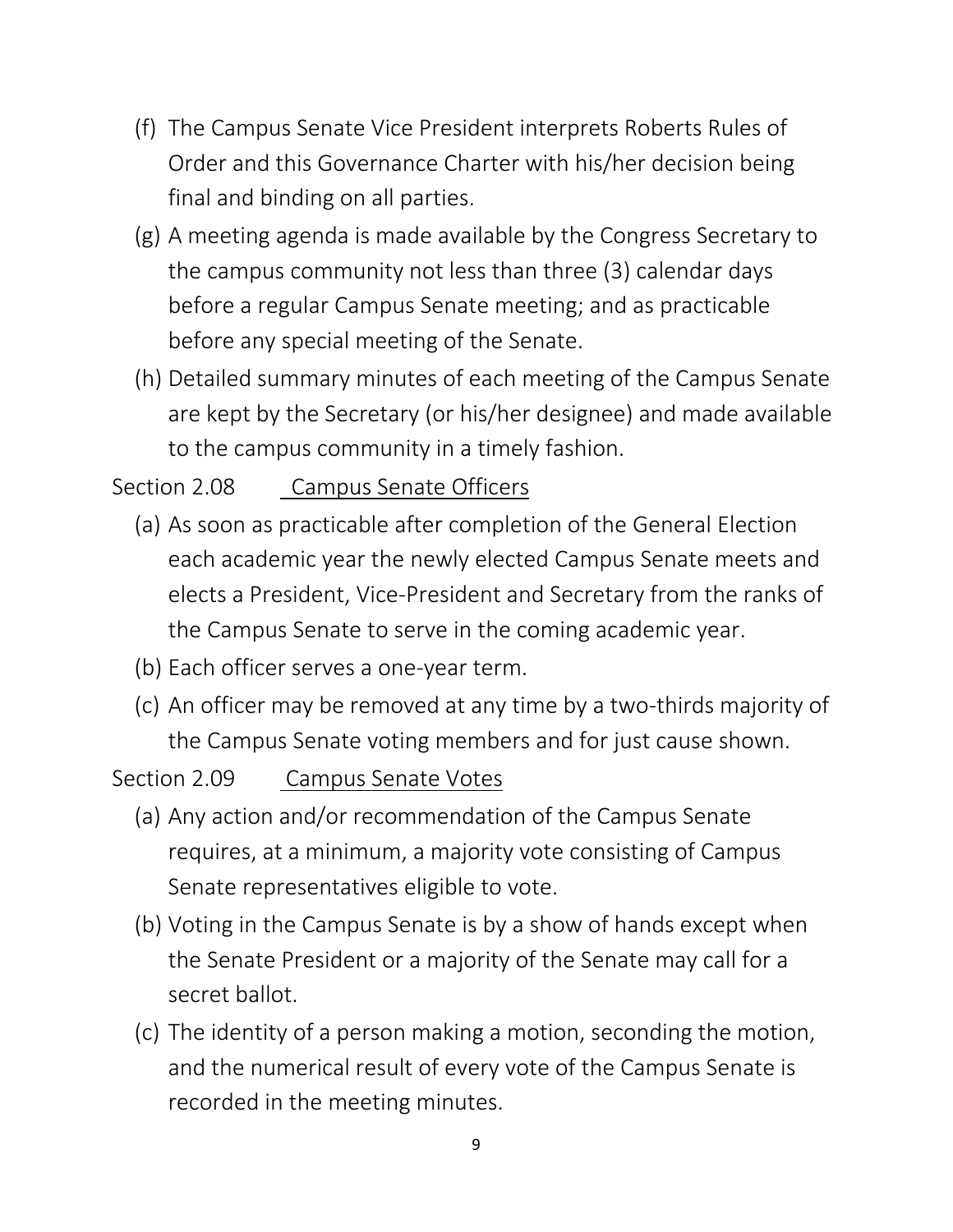#### Section 2.10 Proposals

- (a) For purposes of this Governance Charter, the term "proposal" includes matters categorized as follows:
	- *(i) Those reasonably expected to result in some immediate recommendation and/or other action ("Action Items"),*
- *(ii) Those matters that may need additional discussion before the Senate makes a recommendation and/or takes other action ("Discussion Items"),*
- *(iii) Those matters provided for information purposes only ("Information Only Items").*
- (b) The Campus Senate President and/or any current voting member(s) of the Campus Senate may submit proposal(s) for consideration.
- (c) Proposals must be made in a form acceptable to the Campus Senate and delivered to the Campus Senate Vice-President.
- (d) Proposals must be submitted not less than seven (7) calendar days nor more than thirty (30) calendar days before the next regularly scheduled meeting of the Campus Senate.
- (e) Upon receipt of proposal(s) the Vice-President forwards them in a timely manner to both the Senate President and Secretary for consideration for inclusion on the agenda for the full Senate.
- (f) The decision of the Campus Senate officers is communicated promptly to the proposal's author(s).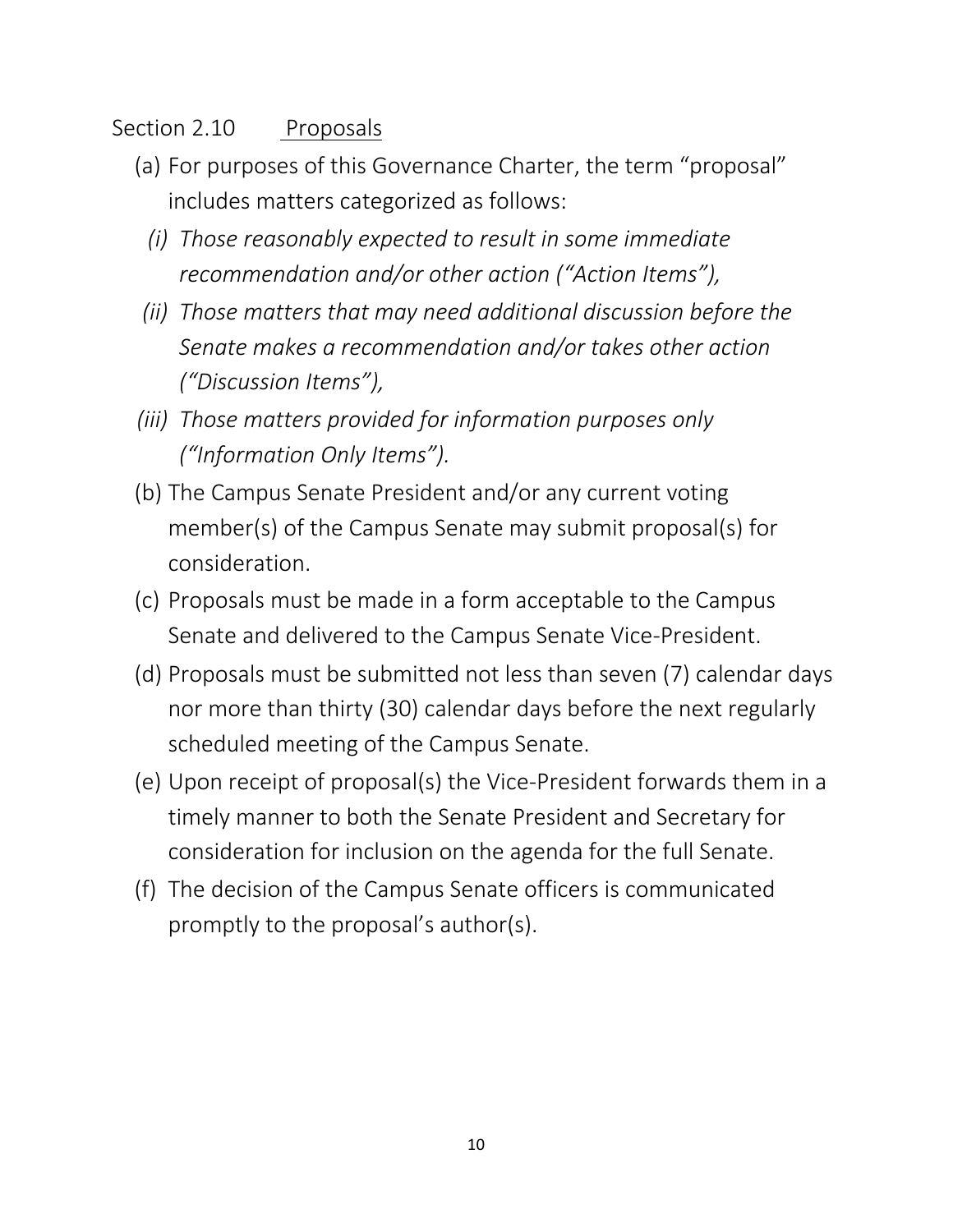- (g) If the Senate Officers decline to accept a proposal, or any portion thereof, for the Congress agenda, the proposal's author(s) may make a separate proposal asking that the original proposal be considered for the agenda by the full Senate, and upon a majority vote of seven (7) or more Senate representatives the proposal is added to the next following regular meeting agenda of the full Campus Senate. The seven (7) calendar day advance notice requirement does not apply.
- (h) A proposal may be withdrawn by the petitioner at any time before it is voted on by the Campus Senate.
- (i) Proposals may not be amended once accepted for an agenda.
- Section 2.11 Campus Senate Resolutions
	- (a) Upon a motion made, seconded and carried by majority vote of the Senate representatives eligible to vote, any action may be reduced to writing by means of a formal "Resolution" and submitted to the appropriate campus or college authorities.
	- (b) All Senate Resolutions are made available to the campus community in a timely fashion by the Senate Secretary.

Section 2.12 Waiting Period. Any proposal, or any portion thereof, brought before the Campus Senate which is voted on and fails to attain a majority vote may not be brought back before the Campus Senate any earlier than the next following academic year; and only upon a showing of significantly changed circumstances warranting reconsideration.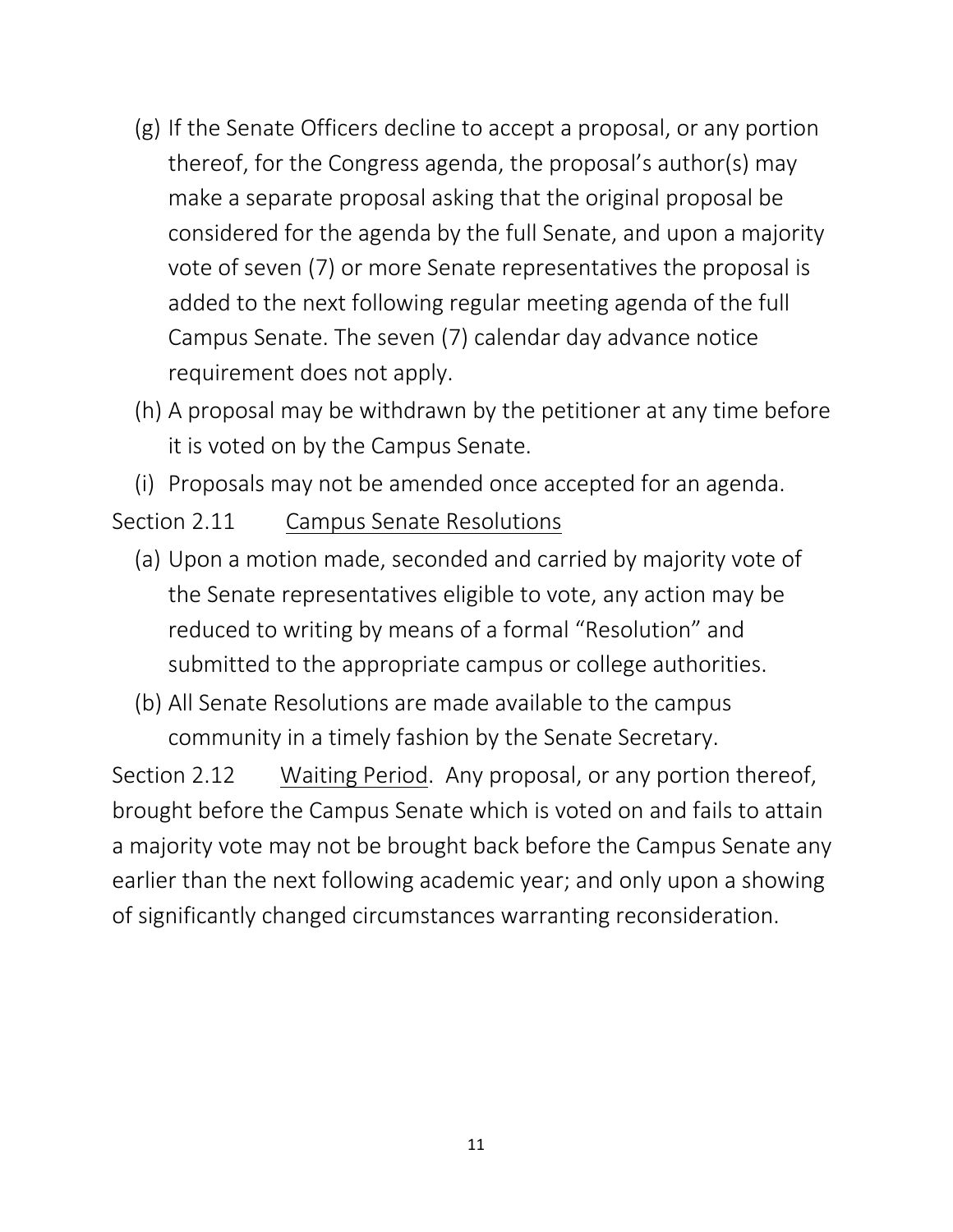#### Section 2.13 Committees, Subcommittees and Task Forces

- (a) The Campus Senate may establish, modify and/or terminate committees, subcommittees and task forces as warranted but shall maintain not more than a combined total of twelve (12) such entities at any one time and subject to biennial review as to the continued need of each except as otherwise specifically provided.
- (b) Committees, subcommittees and task forces created by the Campus Senate may establish their own rules of procedure but must, at a minimum, meet regularly; post agendas a reasonable period of time in advance of each meeting; and maintain detailed summary minutes and a complete record of its proceedings, actions and recommendations, all of which are made available to the campus community in a timely fashion.
- (c) In the event of a dispute regarding committees, subcommittees and/or task forces, the Chairs of the affected entities shall meet promptly to resolve the matter, and failing to find satisfactory agreement, submit the matter to the Campus Senate officers whos' decision shall be final and binding on all parties.

Section 2.14 Campus Educational Content Committee

(a) The Campus Senate charters the Campus Educational Content Committee (formerly known as "Curriculum Committee") as a permanent standing committee reporting directly to the Campus Senate.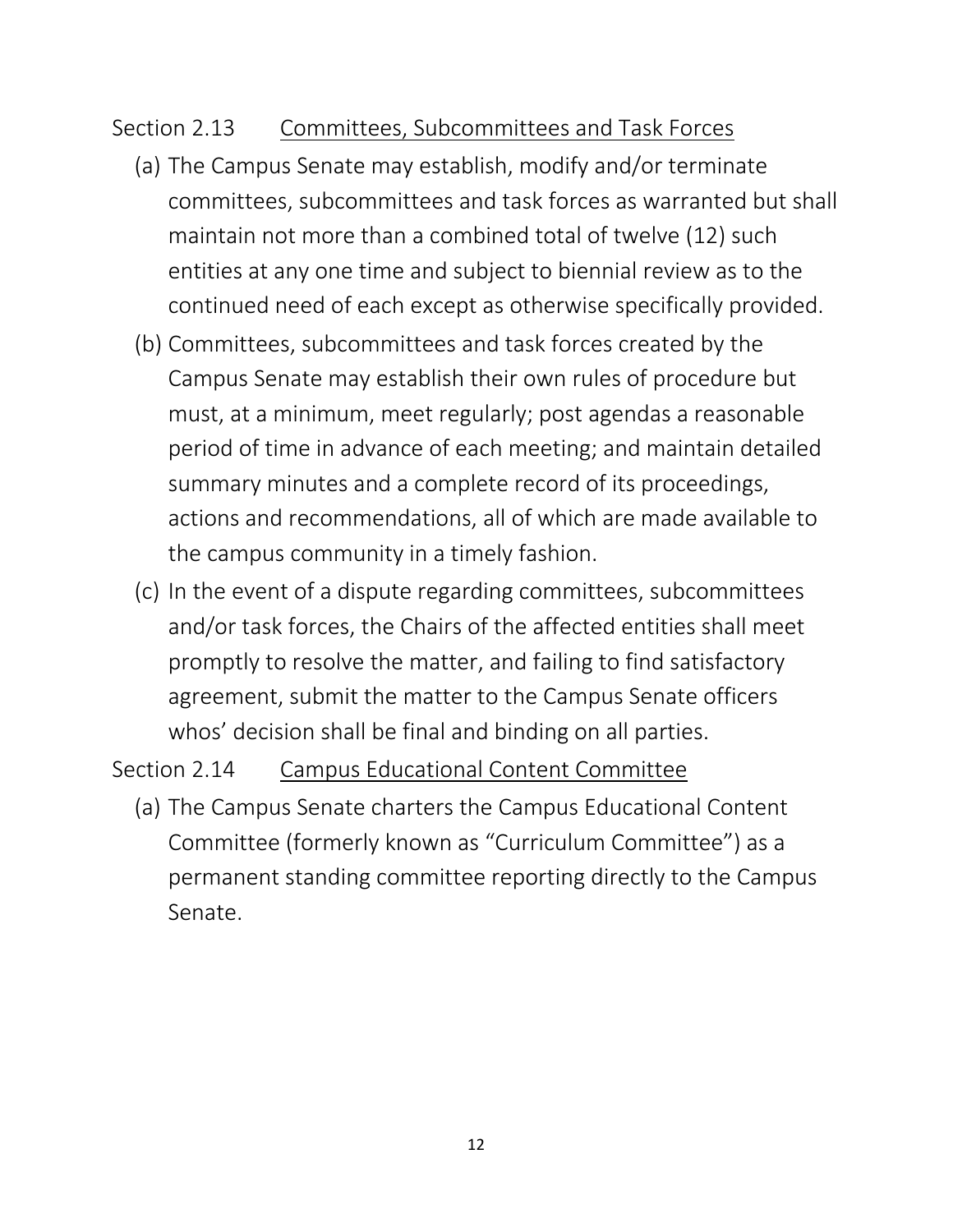- (b) The Committee is charged with oversight of and making recommendations through the Campus Senate to the Campus CEO, and/or central College System Office relating to matters that would reasonably fall within what is typically accepted within the general academic community as encompassing matters related to campus educational content.
- (c) Composition
	- *(i) Voting members of the Campus Educational Content Committee shall consist of one (1) representative selected by majority vote of and from each of the Department/Learning Discipline/Caucus set forth in Article II, Section 2 of this Governance Charter.*
- *(ii) Ex-officio non-voting members shall consist of the Dean of Academics and Student Affairs and the campus Registrar. By majority vote of the Committee, other ex-officio members may be added and deleted as warranted.*
- *(iii) Serving members of the Campus Senate may not serve on the Committee but may attend meetings in a non-voting ex officio capacity.*
- (d) Terms and Vacancies.
	- *(i) Members of the Committee serve a term of two-(2) consecutive academic years.*
- *(ii) No person on the Committee may serve more than two (2) consecutive terms.*
- *(iii) There is no limit to the number of non-consecutive terms a person may serve.*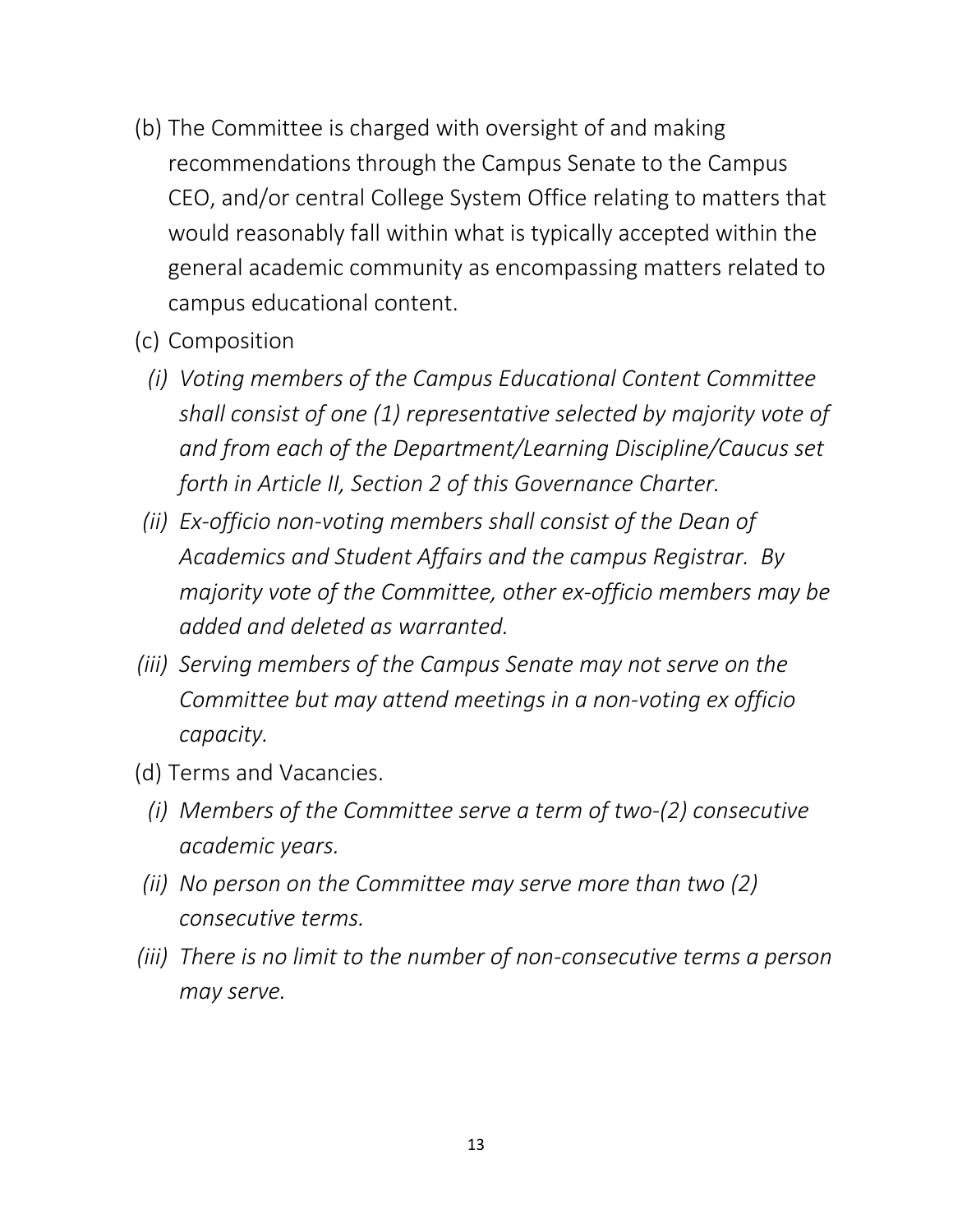- *(iv) In the event a department/learning discipline fails to fill all available Committee seats in a timely fashion, the College CEO fills the vacancies by appointment with each appointee drawn from the population to be represented.*
- *(v) Service on the College Curriculum Committee under the former Governance Charter counts and carries forward toward the term limits set forth in this Governance Charter.*
- (e) Officers.
	- *(i) As practicable but before the close each academic year each Department/Learning Discipline/Caucus meets and selects a Committee representative. Thereafter, as soon as practicable but before the close of the academic year, the newly elected Committee meets and elects a Chair, Vice-Chair and Secretary from their ranks to serve in the coming academic year.*
- *(ii) Each officer serves a one-year term*
- *(iii) An officer may be removed at any time by a two thirds majority of the Campus Senate voting members and for just cause shown.*
- *(iv) The Chair of the Committee serves as a non-voting ex officio member of the Campus Senate making reports to the Senate monthly or as otherwise directed by the Senate.*
- (f) Proceedings.

*All business of the Committee shall be conducted pursuant and otherwise consistent with the provisions of this Charter pertaining to the Campus Senate as a whole, except as otherwise provided in this Governance Charter including but not necessarily limited to the following:*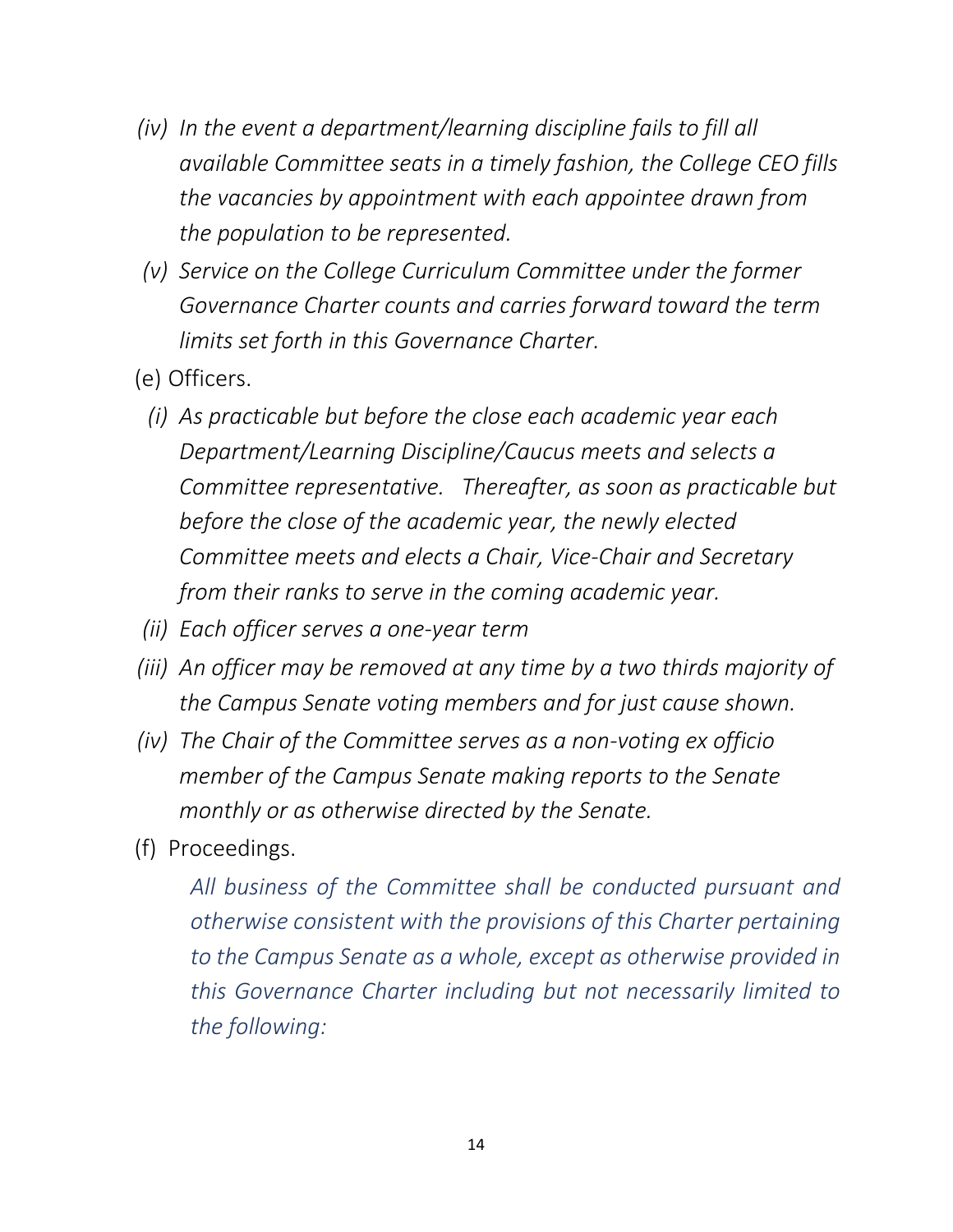- *(i) The Committee is limited to appointing no more than six (6) committees, subcommittees and/or task forces with the charter of each reviewed for renewal not less often than biennially.*
- *(ii) Serving members of the Campus Senate may not serve on the Committee.*
- (g) Removal
	- *(i) Upon a majority vote of those represented, any Campus Educational Content Committee representative may be removed from office at any time and for any reason.*
- *(ii) Upon a two-thirds majority vote consisting of the voting members of the Campus Educational Content Committee, a Committee representative may be removed from office at any time for just cause shown.*
- (h) Administrative Support
	- *(i) Ministerial and administrative matters, including but not necessarily limited to agendas, meeting minutes, handouts, committee resolutions, meeting times and locations, class schedules, program reviews and other such matters are handled through the Office of the Academic Dean working in cooperation with the Officers.*

## Article III. CAMPUS COUNCILS

#### Section 3.01 Faculty Council

- (a) The Faculty Council consists of all campus faculty.
- (b) The Faculty Council makes recommendations exclusively by means of Resolutions to the Campus Senate on issues relevant to the governance of the campus by means of a majority vote of those voting,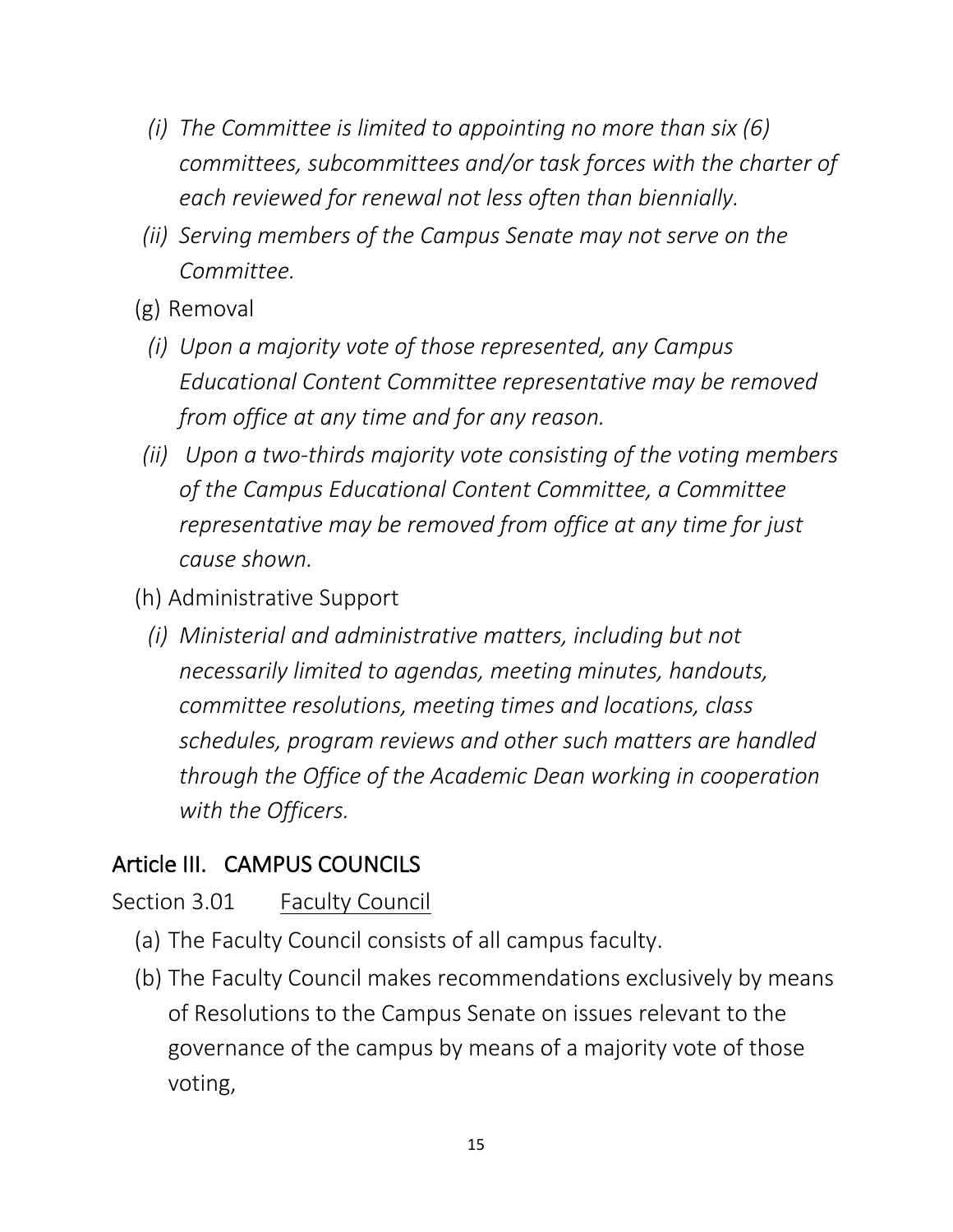- (c) The Faculty Council meets not less often than once per semester.
- (d) The At-large Faculty member of the Campus Senate convenes the Council.
- (e) The Faculty Council makes and applies its own rules of procedure.
- (f) The Faculty Council may create, modify and/or terminate committees and task forces, as warranted limited to having not more than six (6) such entities active at any one time and with each entity's charter and charge reviewed for renewal not less often than biennially.

### Section 3.02 Staff Council

- (a) The Staff Council consists of all campus staff represented by a collective bargaining agreement.
- (b) The Staff Council makes recommendations exclusively by means of Resolutions to the Campus Senate on issues relevant to the governance of the campus by means of a majority vote of those voting,
- (c) The Staff Council meets not less often than once per semester.
- (d) The At-large Staff member of the Campus Senate convenes the Council.
- (e) The Staff Council makes and applies its own rules of procedure.
- (f) The Staff Council may create, modify and/or terminate committees and task forces, as warranted limited to having not more than six (6) such entities active at any one time and with each entity's charter and charge reviewed not less often than biennially.

## Article IV. OPEN ACCESS

Section 4.01 Open Meetings. All meetings of any body referenced in this Governance Charter are open to all campus employees.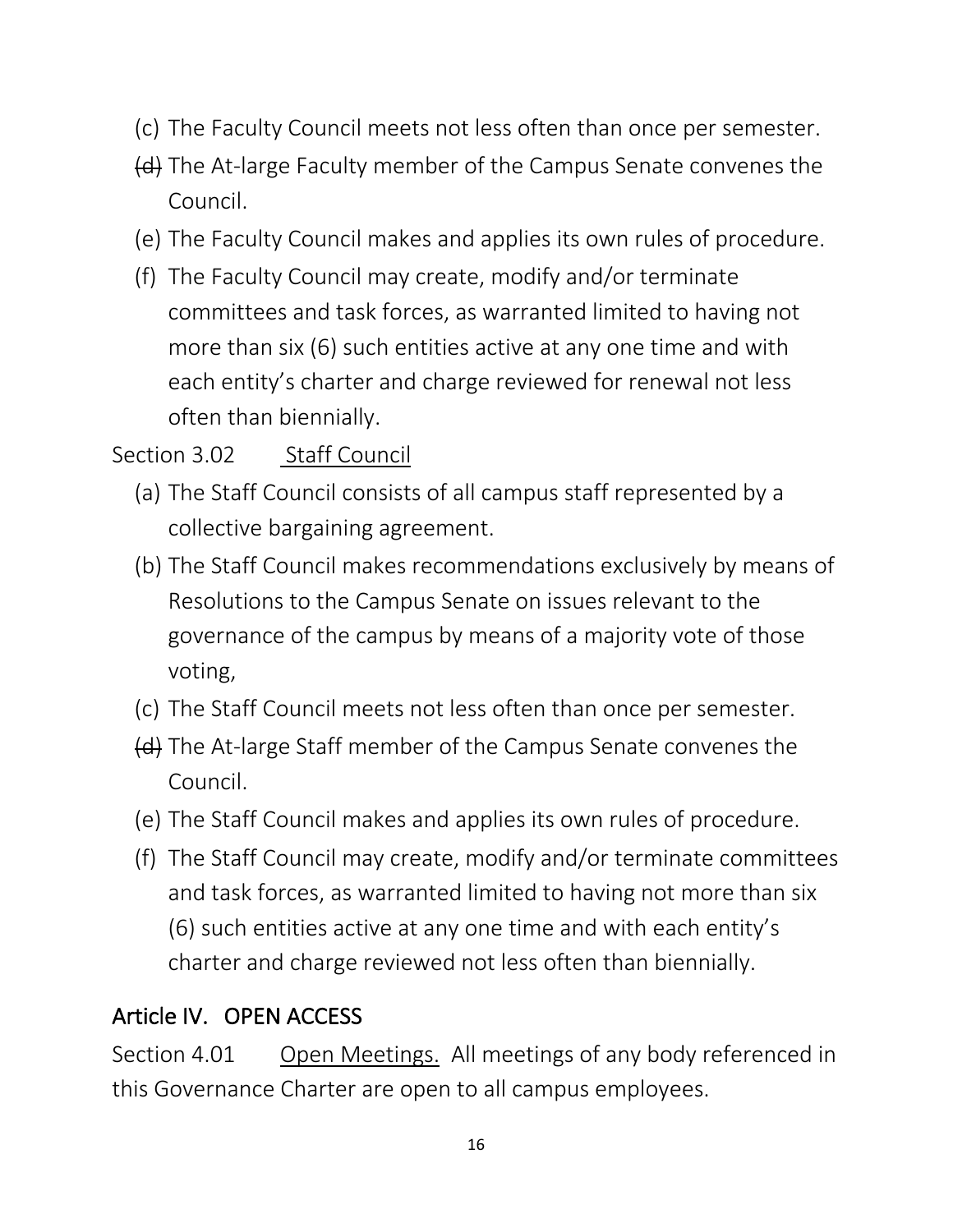Section 4.02 Observers. Those not having official business before the body attend only as quiet observers.

## Article V. CHANGES

Section 5.01 Amendment and Referendum. Any change in this Governance Charter can be made only by a two thirds majority vote of the voting members of the Campus Senate whereupon the matter is put to a vote of all full-time tenure track faculty and permanent full-time non-managerial employees on the date of the vote.

Section 5.02 Periodic Review. Beginning with the Academic Year 2027-2028 and every five (5) academic years thereafter, the Campus Senate shall commission an ad hoc Governance Charter Review Task Force consisting exclusively of members of the college community covered by this Charter to review the then current Governance Charter and make recommendations, as warranted, to amend, update, or otherwise revise and/or change the Governance Charter.

# Article VI. EFFECTIVE DATE

Section 6.01 This Governance Charter goes into effect beginning with the Fall, 2022 academic semester.

# Article VII. EFFECT OF "ONE COLLEGE" INITIATIVE

Section 7.01 Any/All changes specifically referenced as being related to the One College initiative are conditioned upon its implementation.

# Article VIII. COMPLIANCE AND DIVISIBILITY

Section 8.01 In the event any portion of this Governance Charter is found by competent authority to be unenforceable, it shall not affect the remainder of the Charter which shall remain in full force and effect.